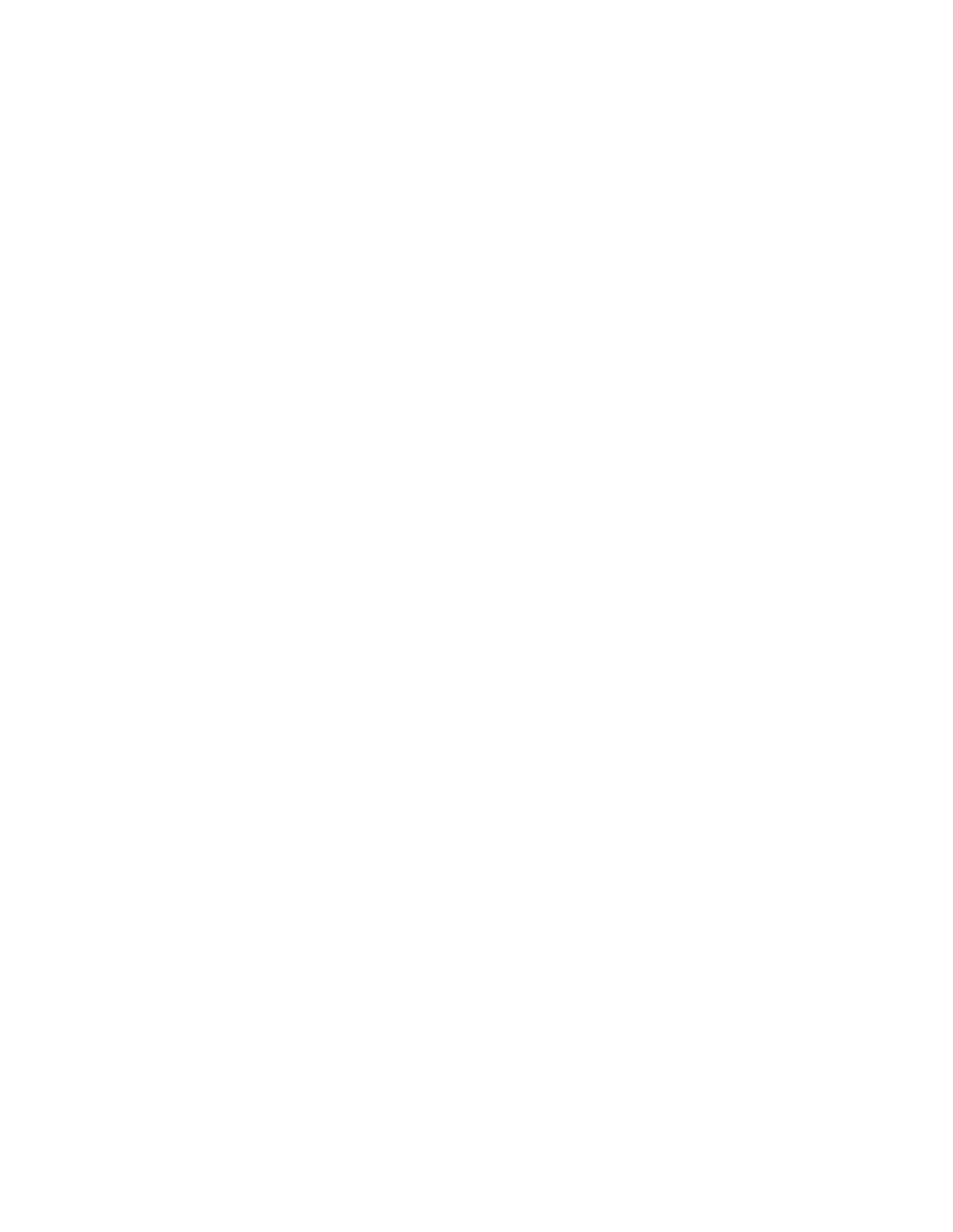#### BEFORE THE GOVERNING BODY OF THE **BENTON COUNTY LIBRARY SERVICES COUNTY SERVICE DISTRICT** OF THE STATE OF OREGON, FOR THE COUNTY OF BENTON

In the Matter of Adopting a Budget,  $\mathcal{F}$ **Levying Taxes, and Making Appropriations**  $\mathcal{E}$ for the Biennium Beginning  $\lambda$ July 1, 2011 and Ending June 30, 2013

**RESOLUTION R2011-020** 

BE IT RESOLVED that the Service District for Library Services Governing Body hereby adopts the biennial budget approved by the district's Budget Committee on May 10, 2011

BE IT RESOLVED that the amount for the Biennium beginning July 1, 2011, and for the purposes show below are hereby appropriated with allocations and categorizations subject to the limits of the Oregon Constitution as follows:

> Subject to General Government Limitation

**DISTRICT TAX RATE** 

\$0.3947/\$1000

LIBRARY SERVICES FUND (540)

Materials and Services

\$4,882,750

BE IT RESOLVED that the Chair of the Governing Body of the Service District for Library Services certifies to the Assessor Benton County, Oregon, the tax levy made by this resolution and shall file with the County Clerk one copy and the Assessor of Benton County, Oregon two copies of this resolution.

BE IT FURTHER RESOLVED that the Benton County Library Services County Service District Governing Body hereby levies the taxes provided for in the adopted budget at the rate of \$0.3947 per \$1000 of Assessed Value each tax year of the biennium, and that taxes are hereby levied on all taxable property within the Service District for Library Services.

ADOPTED by the Governing Body this 21<sup>st</sup> day of June 2011.

SIGNED this  $21<sup>st</sup>$  day of June, 2011

Linda Modrell, Chair  $c\mu$   $c$ Jay Dixon, Commissioner Annabelle Jaramillo, Commissioner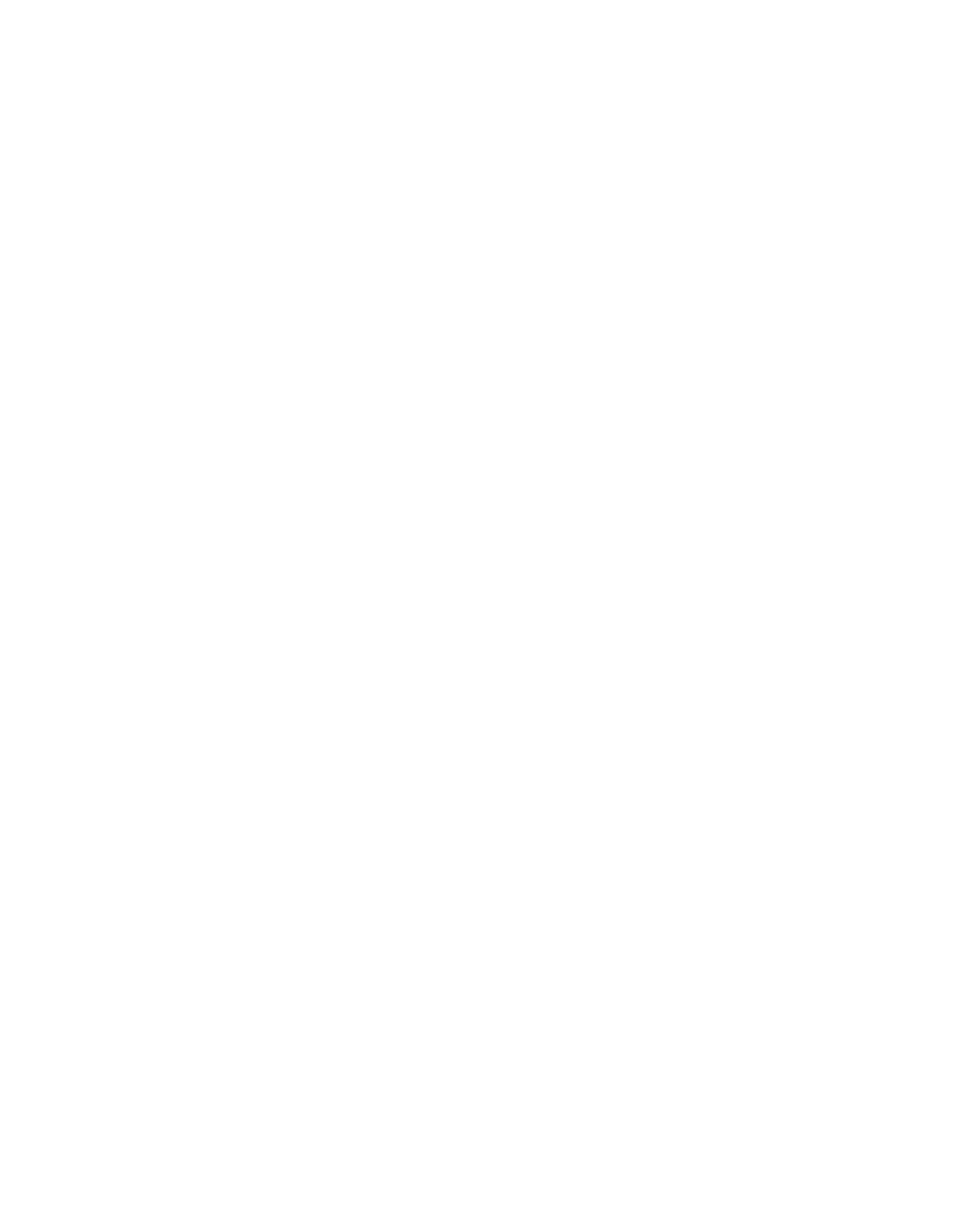## *LIBRARY SERVICE DISTRICT*

*Library District Operations:* County Budget Office 541-766-6257

*Library Services:* Corvallis Library Administration 541-766-6928

*Library information on the WEB:* http://www.thebestlibrary.net/

#### **Function & Organization:**

The Benton County Library Services County Service District (BCLSCSD) was created by a vote of the people on May 17, 1994. The district is organized as a service district under ORS 451 for the sole purpose of funding library services.

The district is a separate municipal entity from County government, but by law the district Governing Body is the Board of Commissioners. District financial operations are managed through the Finance and Budget units of the County's Administrative Services Department.

#### **Department Overview:**

The district comprises the whole of Benton County except for the portion that is within the City of Albany. Due to a county boundary change approved by the 2005 legislature the district also includes a very small portion of Linn County in the Stalhbush Island area.

By Inter-governmental Agreement (IGA) between the district and the City of Corvallis all library services are managed and operated through the City and its Library Fund, including branch libraries in Philomath, Monroe, Alsea and mobile services. For information concerning the Library Fund financial operations consult the City of Corvallis annual budget.

The district has no employees. Except for small administrative costs, all district funds are turned over as collected, or limited by appropriation to Corvallis as called for in the IGA.

This is a two-year budget for the 2011-13 biennia that begins July 1, 2011 and ends June 20, 2013.